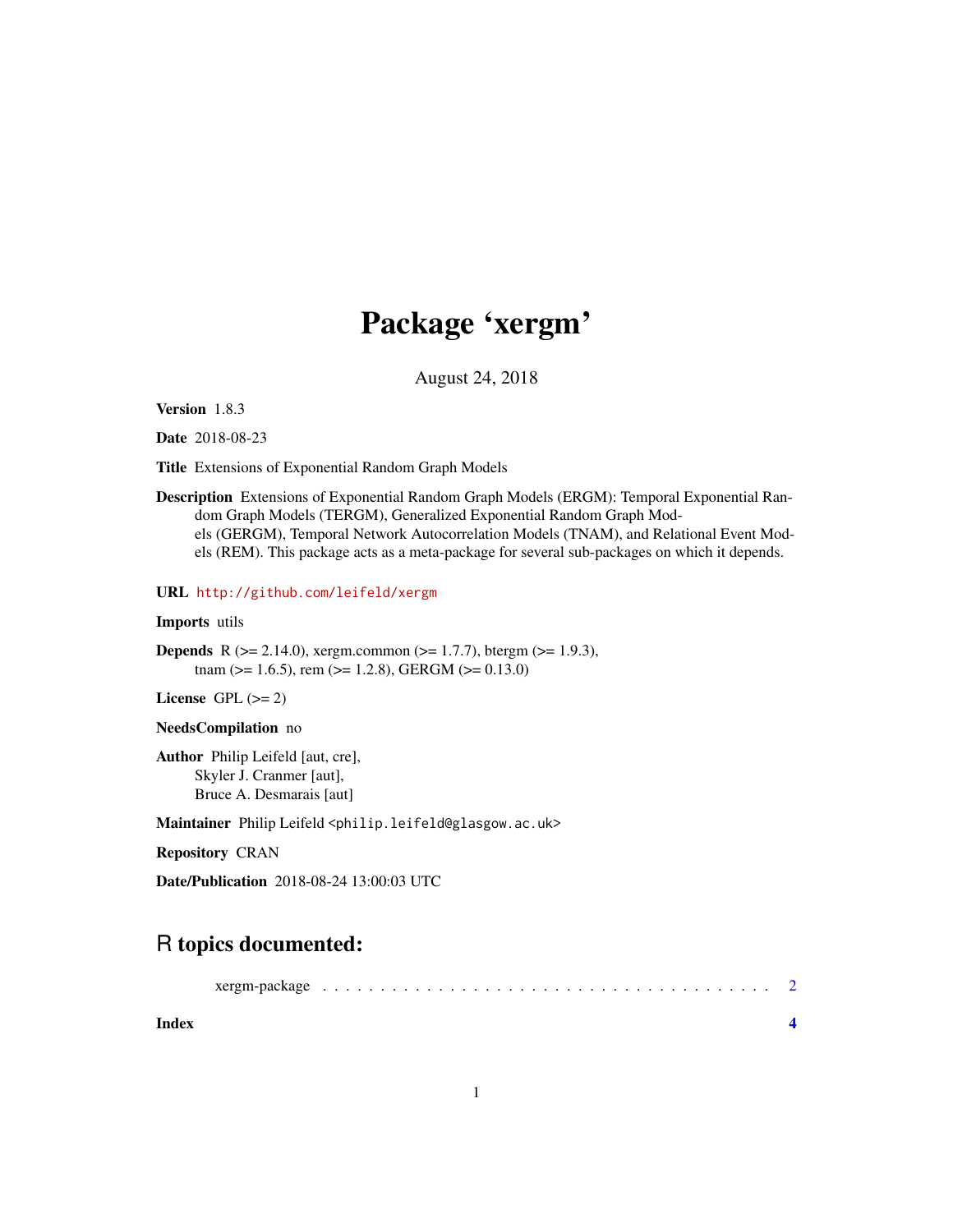#### **Description**

Extensions of Exponential Random Graph Models (ERGM).

#### Details

The xergm package implements extensions of exponential random graph models, in particular Temporal ERGMs (btergm), Generalized ERGMs (GERGM), Temporal Network Autocorrelation Models (tnam), and Relational Event Models. This package acts as a meta-package for the packages btergm, GERGM, tnam, and rem. To display citation information, type citation ("xergm").

#### Author(s)

Philip Leifeld (<http://www.philipleifeld.com>) Skyler J. Cranmer (<http://www.skylercranmer.net>) Bruce A. Desmarais (<https://sites.psu.edu/desmaraisgroup/>)

#### Examples

```
## Not run:
# example 1: temporal exponential random graph model (see ?btergm)
library("statnet")
set.seed(5)
networks <- list()
for(i in 1:10){ \# create 10 random networks with 10 actors
 mat \le matrix(rbinom(100, 1, .25), nrow = 10, ncol = 10)
 diag(mat) \leq -\theta # loops are excluded
 nw <- network(mat) # create network object
 networks[[i]] \leftarrow nw # add network to the list
}
covariates <- list()
for (i in 1:10) { # create 10 matrices as covariate
 mat \leq matrix(rnorm(100), nrow = 10, ncol = 10)
 covariates[[i]] \leq mat # add matrix to the list
}
fit <- btergm(networks ~ edges + istar(2) +
    edgecov(covariates), R = 100)
summary(fit) # show estimation results
# example 2: temporal network autocorrelation model (see ?tnam)
data("knecht")
delinquency <- as.data.frame(delinquency)
```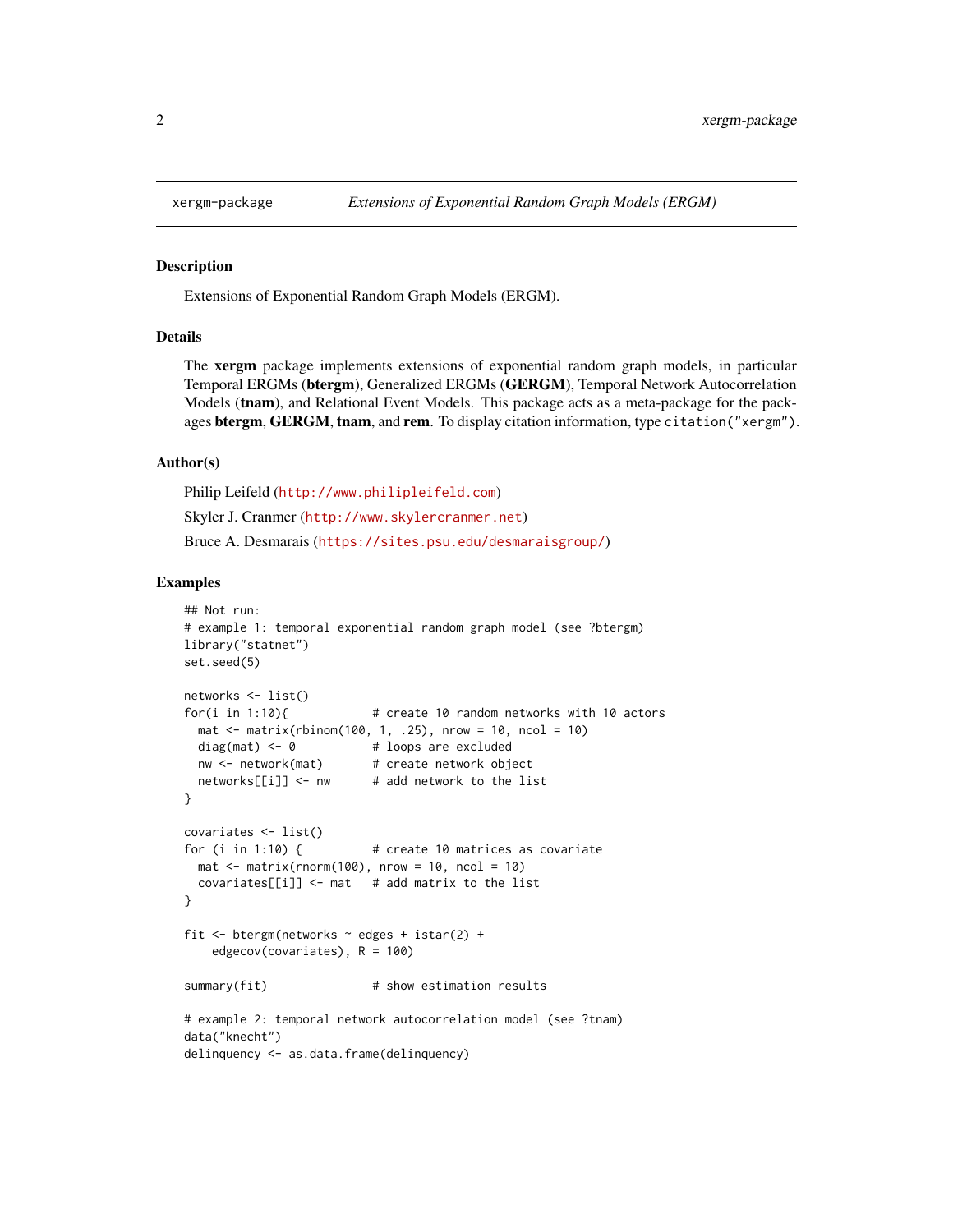```
rownames(delinquency) <- letters
friendship[[3]][friendship[[3]] == 10] <- NA
friendship[[4]][friendship[[4]] == 10] <- NA
for (i in 1:length(friendship)) {
  rownames(friendship[[i]]) <- letters
}
sex <- demographics$sex
names(sex) <- letters
sex \le list(t1 = sex, t2 = sex, t3 = sex, t4 = sex)
religion <- demographics$religion
names(religion) <- letters
religion \le list(t1 = religion, t2 = religion, t3 = religion,
    t4 = religion)
model1 <- tnam(
   delinquency ~
    covariate(sex, coefname = "sex") +
    covariate(religion, coefname = "religion") +
    covariate(delinquency, lag = 1, exponent = 1) +
   netlag(delinquency, friendship) +
   netlag(delinquency, friendship, pathdist = 2, decay = 1) +
   netlag(delinquency, friendship, lag = 1) +
    degreedummy(friendship, deg = 0, reverse = TRUE) +
   centrality(friendship, type = "betweenness"),
   re.node = TRUE, time.linear = TRUE
)
summary(model1)
```
## End(Not run)